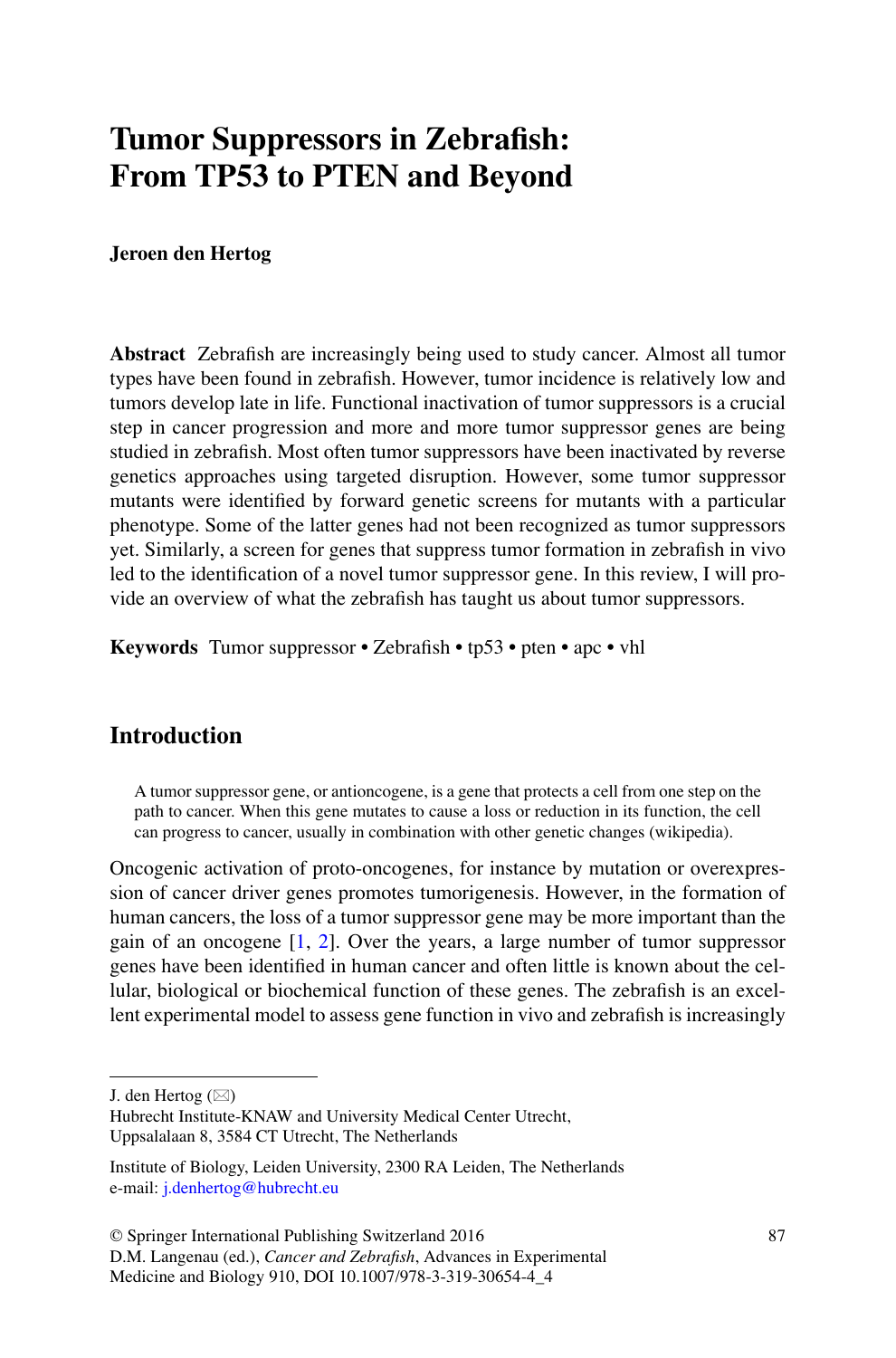being used to model human disease [3], including cancer [4]. Particularly the advent of reverse genetics in zebrafish has facilitated the study of tumor suppressors and many tumor suppressors have since been inactivated in zebrafish, often resulting in developmental defects and/or enhanced tumor susceptibility.

### **TP53**

*tp53* is the most frequently mutated tumor suppressor in human cancers. More than 50 % of all solid tumors harbor mutations in *tp53* that inactivate TP53 protein function. TP53 has been described as the "guardian of the genome", because it induces cell cycle arrest or apoptosis upon various types of cellular stresses, thus maintaining the integrity of the genome  $[5-7]$ . DNA damage and other stressors induce posttranslational TP53 protein stabilization, resulting in cell cycle arrest due to TP53-mediated transactivation of *p21* cyclin-dependent kinase inhibitor or to apoptosis in a transcription-dependent or -independent manner  $[8]$ . Loss of functional TP53 therefore can result in defective DNA repair and a reduced apoptotic response and hence to accumulation of more mutations in oncogenesis.

The TP53 protein is conserved in zebrafish  $(48\%$  at the amino acid level over the full length protein compared to human TP53) [9] and target selected gene inactivation led to the identification of several  $tp53$  mutants, two of which have missense mutations in orthologous residues as found in human cancer cells (N168K and M214K) [10]. Both mutants fail to transactivate the  $p21$  response element in SAOS-2 cells, demonstrating that these missense mutations functionally inactivate TP53. Incrosses of heterozygous  $tp53^{N168K}$  or  $tp53^{M214K}$  mutant fish result in normal sized clutches of embryos with Mendelian distribution of wild type, heterozygous and homozygous embryos. Development of the heterozygous and homozygous *tp53* mutant embryos is normal and also viability and fertility of these fish is indistinguishable from wild type fish. Yet, homozygous  $tp53^{M214K}$  mutant zebrafish embryos are resistant to γ-irradiation-induced apoptosis, consistent with TP53 loss of function. The TP53N168K mutant protein turns out to be temperature-sensitive, like the human mutant protein in the orthologous residue. At the permissive temperature (28 °C), the  $tp53^{N168K}$  allele behaves like wild type, whereas at 37 °C, the nonpermissive temperature, *tp53*N168K becomes resistant to γ-irradiation-induced apoptosis. Cell cycle analysis demonstrated that the G1 checkpoint in the *tp53*M214K mutant embryos is defective upon γ-irradiation, which is associated with a lack of upregulation of downstream targets, including  $p21$  and  $mdm2$  [10]. All in all, the  $tp53^{M214K}$ mutant embryos display the hallmarks of cancer cells lacking functional TP53.

 Mouse mutants lacking functional TP53 protein are highly susceptible to tumor formation [11, 12]. In zebrafish, 28 % of the homozygous  $tp53^{M214K}$  mutant fish spontaneously develop tumors between 8 and 16.5 months of age. The majority of these tumors are diagnosed as malignant peripheral nerve sheath tumors (MPNSTs) [10]. This is surprising because MPNSTs are rare in humans and are not observed in mouse models lacking functional TP53  $[12]$ . The difference in spectrum of spontaneous tumor formation between mammals and zebrafish remains to be determined [9].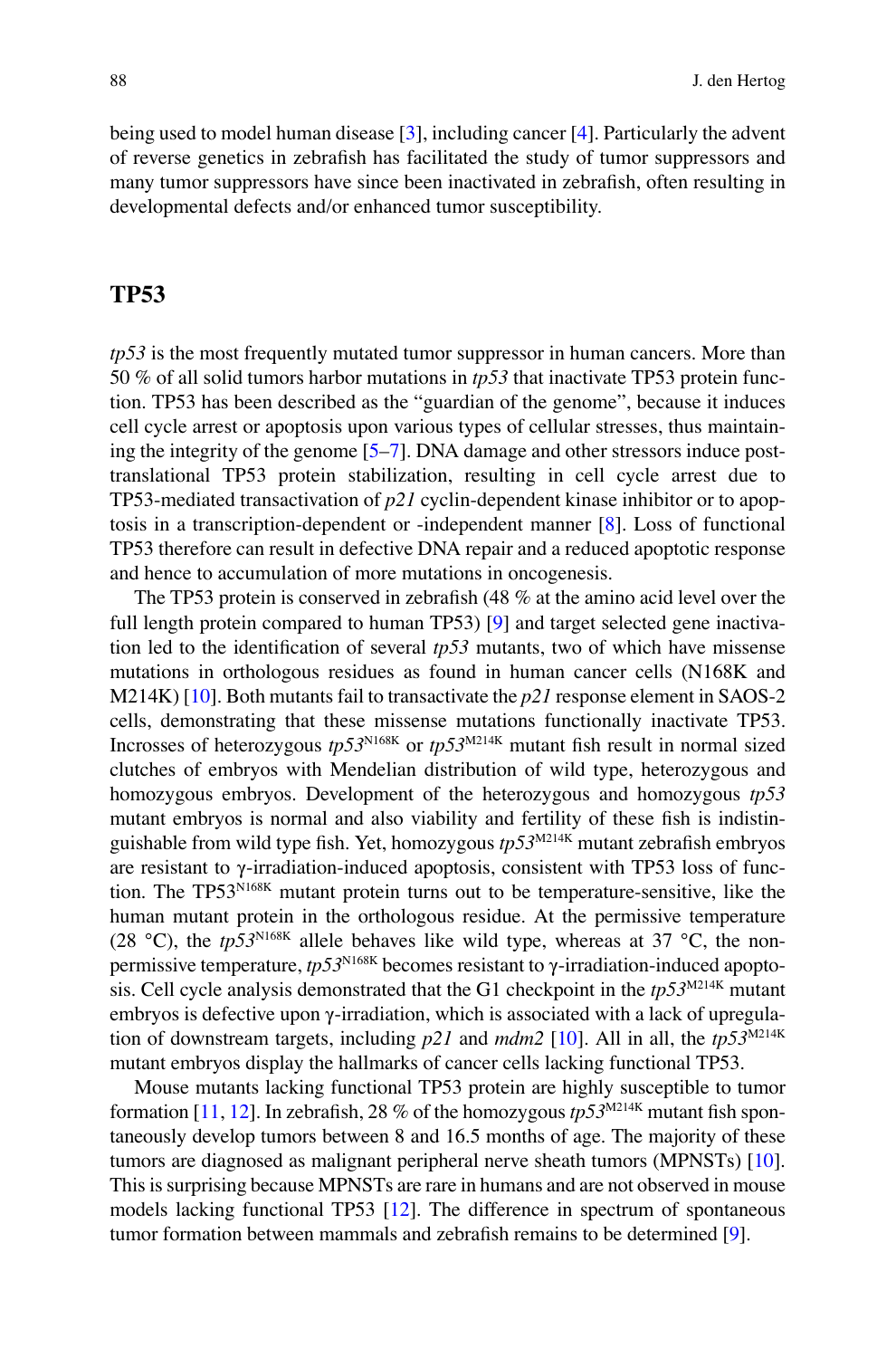Whereas the spontaneous tumors in  $tp53$  mutant zebrafish are predominantly MPNSTs, a broad spectrum of tumors has been identified in  $tp53$  mutant zebrafish upon expression of a range of oncogenes or cancer drivers. The first driver that was reported is BRAF<sup>V600E</sup> [13]. This mutation is commonly detected in human nevi and melanoma. Expression of BRAF $V^{600E}$  in wild type zebrafish melanocytes using the *mitfa* promoter induces nevi in  $\sim$  10 % of the adult fish, but no melanoma. Expression of BRAF<sup>V600E</sup> in melanocytes of  $tp53$  mutant fish induces nevi in 13.6 % of the animals, of which almost half progressed to malignant melanoma. The difference in fates of BRAF<sup>V600E</sup>-expressing melanocytes between wild type and  $tp53$  mutant zebrafish illustrates the tumor suppressive role of TP53 in wild type zebrafish. Histologically, zebrafish melanoma is highly similar to human melanoma, thus establishing the zebrafish as a melanoma model  $[13]$ .

Similar to expression of BRAF<sup>V600E</sup>, expression of oncogenic NRAS<sup>Q61K</sup> under the control of the *mitfa* promoter in wild type zebrafish also results in spots of hyperproliferative melanocytes from 3 to 4 weeks of age onwards. Malignant melanoma is not observed in these fish. However, expression of NRAS<sup>Q61K</sup> in homozygous  $tp53$  mutant zebrafish results in malignant melanoma in 100  $%$  of the cases. Interestingly, melanoma is also enhanced in *tp53* heterozygous mutants and genotyping is indicative of *tp53* loss-of-heterozygosity in the tumors. Interestingly, comparison of the gene expression patterns from human melanomas to melanomas from  $tp53$  mutant zebrafish expressing NRAS<sup>Q61K</sup> indicates a striking similarity, confirming that zebrafish is a good model for human melanoma  $[14]$ .

 NRAS acts upstream of BRAF in the RAS/MAPK signaling pathway and activating mutations in either NRAS or BRAF are identified in 95  $\%$  of human melanomas  $[15, 16]$  $[15, 16]$  $[15, 16]$ . Therefore, it is perhaps not surprising that expression of mutant BRAF $V^{600E}$  or NRAS $Q^{61K}$  in melanocytes leads to melanoma in zebrafish. However, mutations in *tp53* are rare in human melanoma and the observation that melanoma occurs in a *tp53* mutant, but not wild type zebrafish, suggests that TP53 has a strong protective role. Moreover, the relatively late onset of melanoma—8 months in BRAF $V^{600E}$  expressing fish [13] and 10 weeks in NRAS $Q^{61K}$  expressing fish [14] suggests that additional mutations are required in the *tp53* mutant background to proceed to malignant melanoma.

 Whereas the role of TP53 in protection against malignant melanoma is clear in the BRAF<sup>V600E</sup> and NRAS<sup>Q61K</sup> expressing zebrafish described above, expression of oncogenic HRAS G12V in melanocytes under the control of the *kita* promoter induces malignant melanoma in the presence of functional *tp53* [17]. The difference may be due to higher expression of HRAS<sup>G12V</sup> from the *kita* promoter than NRAS<sup>Q61K</sup> from the *mitfa* promoter, to differences in the cell specificity of the *mitfa* and *kita* promoters, or to differences in signaling of the oncogenic RAS paralogs, HRAS<sup>G12V</sup> and  $NRAS^{Q61K}$ .

In this respect it is noteworthy that expression of oncogenic KRAS G12D in wild type zebrafish also induces tumors in the presence of functional TP53. KRASG12D expression under the control of the *rag2* promoter, driving expression in satellite cells and myoblasts within skeletal muscle, induces tumors that resemble embryonal rhabdomyosarcoma [ [18 \]](#page-11-0). *Tp53* mutations are associated with a subset of embryonal rhabdomyosarcomas in humans  $[19]$  and expression of KRAS $G12D$  in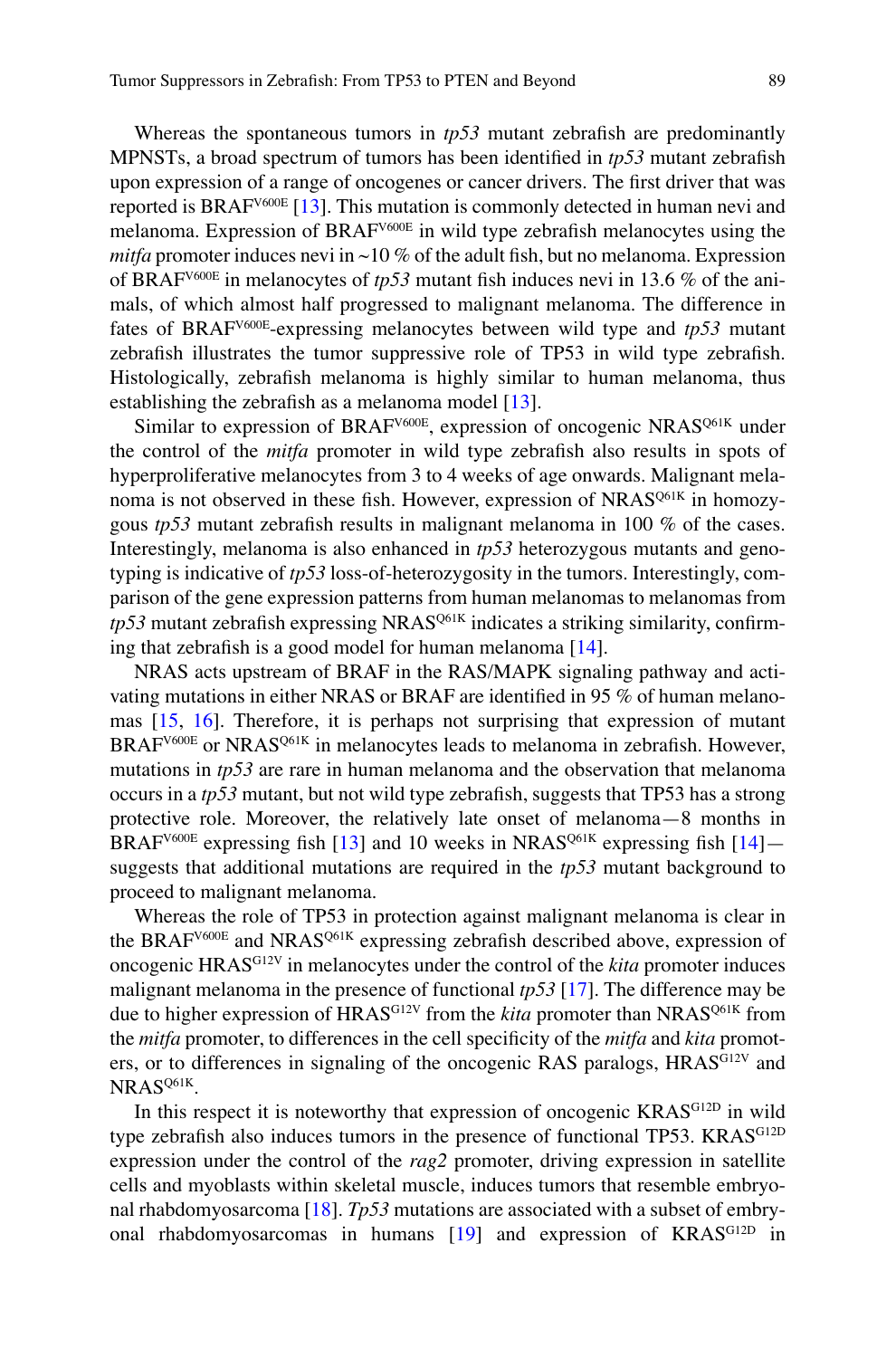homozygous *tp53* mutant embryos induces a significant increase in the incidence of embryonal rhabdomyosarcoma  $[18]$ , demonstrating that inactivation of  $tp53$ cooperates with oncogenic activation of KRAS in the formation of embryonal rhabdomyosarcoma.

Whereas tissue-specific expression of KRAS<sup>G12D</sup> cooperates with loss of TP53 function in embryonal rhabdomyosarcoma formation, several other factors induce hepatocellular carcinoma in *tp53*-negative zebrafish. Liver-specific expression of the Hepatitis B virus X antigen (HBx) using the *l-fabp* promoter in wild type zebrafish causes steatosis, fibrosis and glycogen accumulation, but not tumor formation. Only in the *tp53* -negative background hepatocellular carcinoma is observed, which is accompanied by upregulation of *src* expression and activation of the Src tyrosine kinase signaling pathway. Interestingly, expression of exogenous Src in *tp53* negative zebrafish also induces hepatocellular carcinoma, suggesting that upregulation of *src* expression is the mechanism underlying HBx-induced hepatocellular carcinoma in mutant zebrafish lacking functional TP53  $[20]$ .

 Unlike HBx, which induces hepatocellular carcinoma in *tp53* mutant, but not wild type zebrafish, liver-specific, *fabp10* promoter-driven expression of UHRF1 (Ubiquitin-like with PHD and RING finger domains 1), an essential regulator of DNA methylation that is highly expressed in many cancers, induces hepatocellular carcinoma by itself in wild type zebrafish. However, the tumor incidence is enhanced in heterozygous  $tp53$  mutant zebrafish from 50 % to 87 % and in one case, the tumor type was distinct, suggesting that *tp53* does suppress tumor formation and may have a role in the spectrum of tumors caused by UHFR1 overexpression [21].

 Well-differentiated liposarcoma is yet another tumor type in which TP53 is involved in humans. The majority (91 %) of tumors that are observed in response to expression of myristoylated Akt2, a constitutively active form of Akt2, in mesenchymal cells ( *rag2* promoter) display hallmarks of well-differentiated liposarcoma. TP53 suppresses tumor formation, because expression of myristoylated Akt2 induced tumors in 8 % of wild type zebrafish, 6 % of  $tp53$  heterozygous fish and 29 % of *tp53* homozygous mutants. Akt2 is a kinase that acts downstream of phosphatidylinositol- 3kinase in a signaling pathway that promotes cell survival and proliferation. The link of Akt signaling to well-differentiated liposarcoma is novel and may provide new leads to combat these tumors [22].

 Not only expression of oncogenic proteins in the *tp53* mutant background induces tumors, but also the additional loss of another tumor suppressor in the *tp53* mutant background leads to tumor formation in zebrafish. *Early mitotic inhibitor 1*, *emi1* , is essential for genomic stability and the human homolog of *emi1* may have a function in leukemia. Zebrafish mutants with a proviral insertion in *emil* that impairs its function display widespread developmental defects from 20 hpf onwards [ $23$ ]. Whereas *tp53* mutant zebrafish develop MPNST tumors at a relatively low incidence, compound *tp53* mutants that also harbor an inactivating proviral insertion in *emi1* display a significant increase in MPNST formation. These results provide evidence that *emi1* is a tumor suppressor in  $tp53$  mutant zebrafish [24].

*TSC1* and *TSC2* are two other tumor suppressor genes and loss of function mutations in *TSC1* and *TSC2* in humans are associated with tuberous sclerosis complex,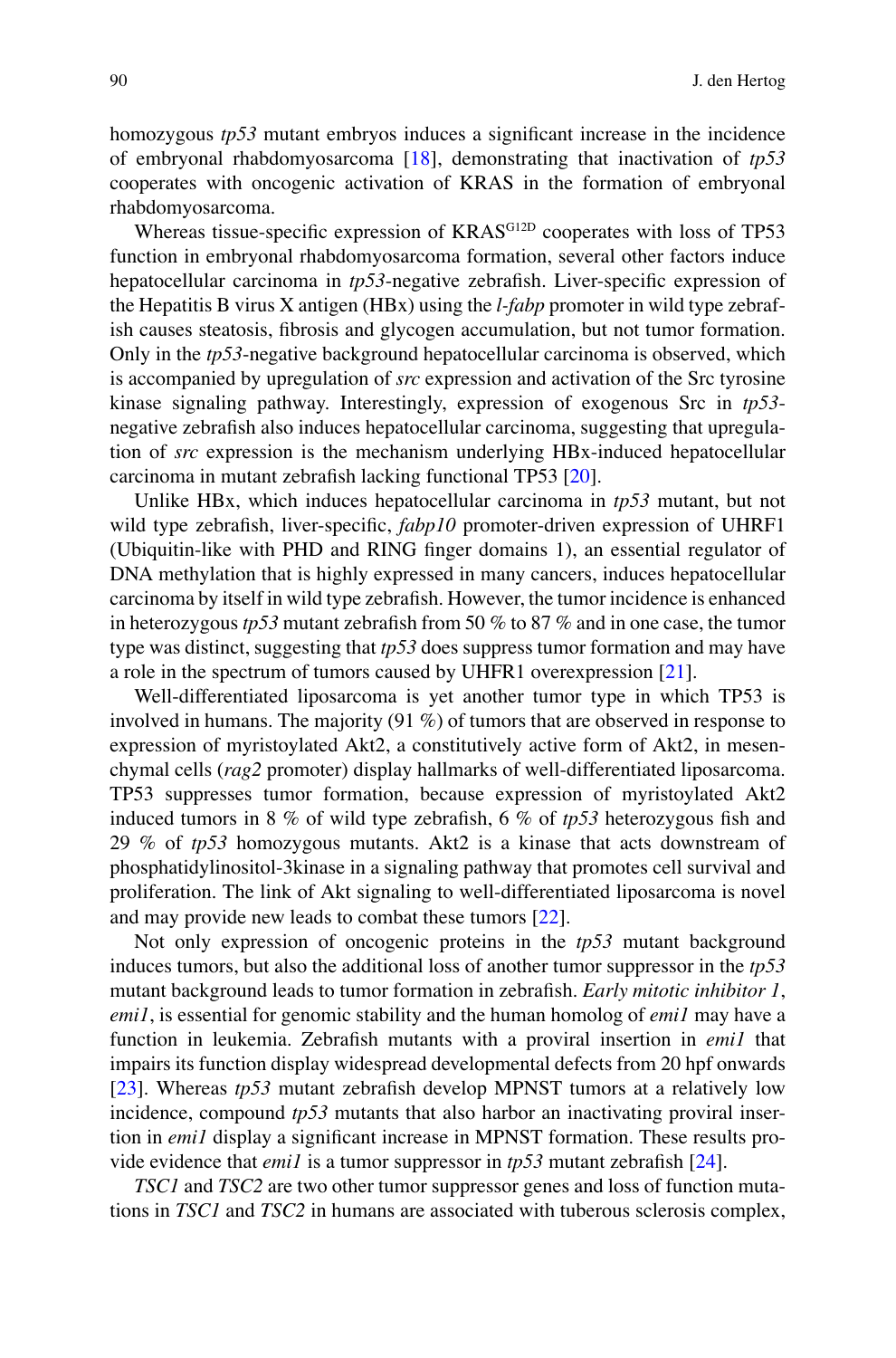a genetic disorder that is characterized by multi-organ hamartomas, i.e. benign tumors. mTORC1 signaling is elevated in patients that lack functional TSC1 or TSC2. Mutant zebrafish harboring a nonsense mutation in the *tsc2* gene that truncates the Tsc2 protein and impairs its function display increased cell size in the brain and liver and these mutants are not viable beyond the larval stage  $[25]$ . Whereas *tsc2* mutants do not develop cancer, compound heterozygous *tsc2*/homozygous *tp53* mutants display enhanced incidence of malignant tumors, evidenced by large sarcomatous tumors in multiple organs, compared to *tp53* homozygous mutants  $[26]$ . Therefore, loss of functional  $tp53$  is a genetic change that may be required for tuberous sclerosis complex to progress to malignancy on the one hand and in humans, loss of a single allele of *TSC1* or *TSC2* in a *TP53* -negative background may lead to severe forms of cancer too. Interestingly, treatment with the mTORC1 inhibitor rapamycin led to a rapid reduction in tumor size  $[26]$ , suggesting that *TP53* negative tumors that are heterozygous for mutations in *TSC1* or *TSC2* may be treatable with rapamycin.

 Human cancers that are associated with mutations in the tumor suppressor *BRCA2* (breast cancer 2) often also have mutations in *TP53* . BRCA2 is a component of the DNA repair machinery and mutations in *BRCA2* perturb double-strand DNA break repair, resulting in chromosomal aberrations. Target selected gene inactivation led to the identification of a nonsense mutation in the zebrafish gene encoding *brca2* that results in a Glutamine 658 to Stop mutation and hence to a severely truncated Brca2 protein that is not functional. Incrosses of heterozygous *brca*2<sup>Q658X</sup> mutants result in Mendelian ratios of wild type, heterozygous and homozygous *brca2* mutants. Homozygous *brca2*<sup>Q658X</sup> mutants are viable and at sexual maturity, all homozygous mutants are phenotypically male. At  $10-16$  months of age,  $31\%$  of the homozygous *brca*2<sup>Q658X</sup> mutants develop testicular neoplasia, consistent with the notion that *brca2* is a tumor suppressor gene. Compound *brca2/tp53* mutants display an accelerated onset of tumor formation, compared to homozygous *tp53* mutants. Interestingly, tumor onset in *tp53* -negative heterozygous and homozygous *brca2* mutants is similar. The majority of tumors are MPNSTs, but also some ovarian tumors are observed  $[27]$ . Interestingly, resequencing indicates loss-ofheterozygosity of both tumor suppressor genes in malignant tumors from zebrafish with heterozygous mutations in both *brca2* and *tp53* [28].

In humans, loss of TP53 is also known to cooperate with neurofibromin 1 (NF1). Human neurofibromatosis type 1 patients develop benign peripheral nerve sheath tumors and hyperpigmented skin lesions, caused by dominantly inherited mutations in NF1. These patients are predisposed to develop malignancies, including juvenile myelomonocytic leukemia, glioma and MPNSTs. Zebrafish have two *nf1* genes, *nf1a* and *nf1b*, and genetic models have been generated by target selected gene inactivation as well as using  $Zn$ -finger nuclease technology. Zebrafish lacking functional Nf1 display overproliferation of oligodendrocyte progenitor cells and these larvae do not live beyond 10 days post fertilization. Zebrafish that retain a single wild type *nf1* allele are viable and fertile and these fish do not develop tumors until 18 months of age. However, compound zebrafish mutants lacking functional Tp53 and Nf1b that retain a single wild type *nf1a* allele show a marked acceleration in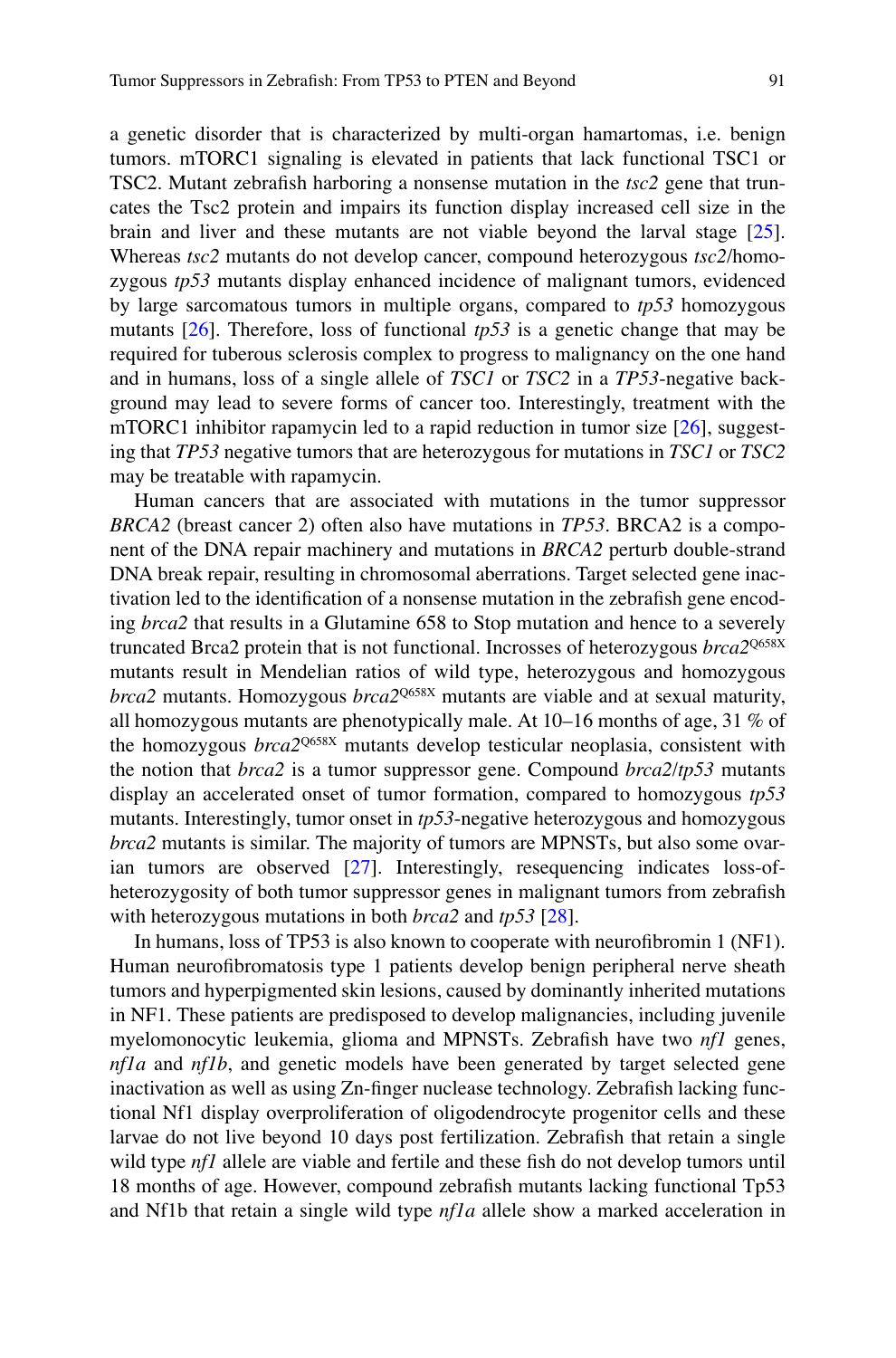tumor onset and increase in tumor penetrance, compared to zebrafish mutants lacking TP53 that are wild type for *nf1a* and *nf1b* . The observed brain tumors display hallmarks of diffuse high-grade gliomas, whereas the other tumors are consistent with MPNSTs [29].

 Although *TP53* is the most frequently mutated tumor suppressor in human cancer, spontaneous tumor formation in  $tp53$  mutant zebrafish occurs relatively late with relatively low penetrance and the resulting tumors are predominantly a relatively rare tumor type, MPNST. Several tumor drivers have been expressed in *tp53* mutant zebrafish and compound mutants have been generated lacking functional Tp53 and other tumor suppressors, resulting in accelerated tumor onset, enhanced tumor penetrance and broadening of the tumor spectrum. Future analysis of additional tumor drivers and tumor suppressors that cooperate with loss of functional Tp53 in tumor formation in zebrafish will enhance our understanding of the role of Tp53 in tumorigenesis and may provide new leads how to combat cancer in humans.

## **PTEN**

 PTEN is the second most frequently mutated tumor suppressor gene in human can-cer [30, [31](#page-12-0)]. Many different types of cancers have missense and/or nonsense mutations in PTEN  $[32-34]$ . Moreover, missense mutations have been identified in human syndromes that render carrier patients more prone to cancer [35–37]. Mouse models lacking functional PTEN are not viable beyond embryonic day 8.5 and heterozygous mice are tumor-prone  $[38–40]$ . In fact, a reduction of PTEN protein levels in mouse models by as little as  $20\%$  already enhances tumor susceptibility [41].

 Many functions have been ascribed to PTEN at the cellular and biochemical level [42]. However, PTEN is best known for its lipid phosphatase activity. PTEN dephosphorylates phosphatidylinositol(3,4,5)trisphosphates and is selective for the 3-position [ [43 ,](#page-13-0) [44 \]](#page-13-0). Therefore, PTEN antagonizes phosphatidylinositol-3kinase and loss of PTEN results in hyperactivation of Akt (also known as PKB) [45, 46]. Further downstream signaling leads to enhanced cell survival and proliferation and hence, PTEN acts as a tumor suppressor gene.

The zebrafish genome harbors two *pten* genes, *ptena* and *ptenb* [47, 48]. Both *pten* genes encode functional Pten protein with lipid phosphatase activity, selective for the 3-position of phosphatidylinositol-polyphosphates. The two zebrafish *pten* genes are broadly expressed during embryonic development. Using target-selected gene inactivation, nonsense mutations were identified in each of the two *pten* genes, well upstream of the catalytic site. No functional Ptena or Ptenb protein is expressed in homozygous *ptena* or *ptenb* mutants, respectively. Homozygous *ptena* or *ptenb* single mutants do not display developmental defects and are viable and fertile, indicating functional redundancy between Ptena and Ptenb [48].

 Whereas developmental defects are not observed in *ptena* or *ptenb* single mutants, homozygous *ptenb* mutant adults spontaneously developed eye tumors from 7 to 18 months of age at a relatively high incidence (33 %).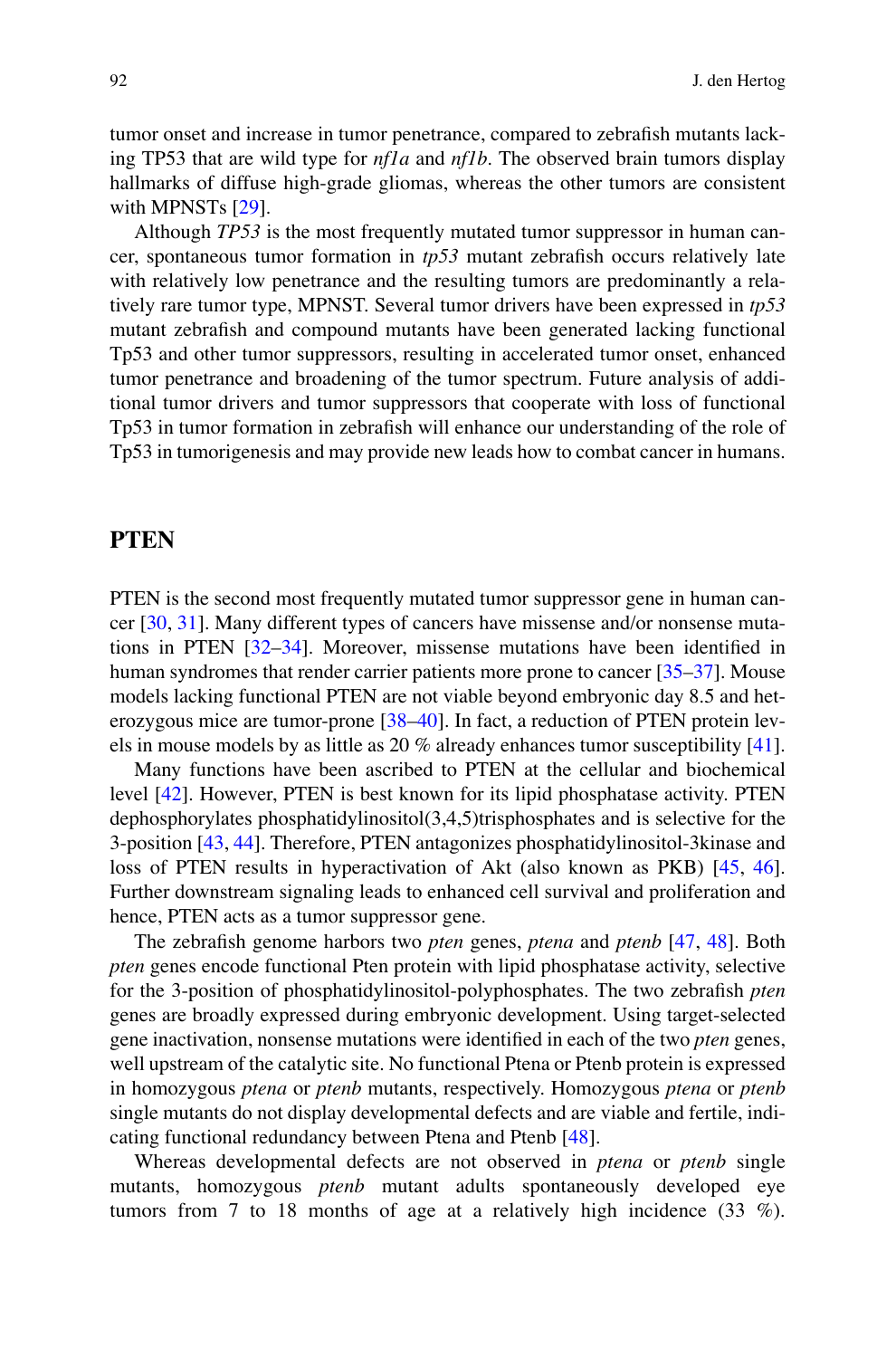Immunohistochemistry demonstrated that the highly proliferative regions in these tumors displayed elevated levels of phospho-Akt, indicative of Akt activation [48]. Ocular tumors are extremely rare in wild type zebrafish and also in homozygous *ptena* mutant adult zebrafish, these eye tumors are never observed. Following several rounds of outcrossing, the ocular tumors in homozygous *ptenb* mutant zebrafish were not observed anymore. This may be due to the loss of an enhancer of the eye tumor phenotype in the *ptenb* mutant background, or to the gain of a suppressor of the phenotype. The identity of the supposed enhancer or suppressor remains elusive currently.

 Ocular tumors are not observed in homozygous *ptenb* single mutants anymore. However, tumors are observed in compound *ptena/ptenb* mutants that retain a single wild type allele, i.e. *ptena+/-ptenb-/-* and *ptena-/-ptenb+/-* adult zebrafish. In a cohort of 294 *ptena+/-ptenb-/-* adults 10.2 % develop tumors in the first year of their life. Often the tumors are located close to the eye and pathological analysis indicates that the tumors consist of endothelial cells that form blood vessels that are actually filled with blood. These tumors are diagnosed as hemangiosarcomas [49]. Immunohistochemistry and immunoblotting demonstrates that these tumors display elevated Akt signaling. Why these hemangiosarcomas predominantly develop close to the eye remains to be determined. Under normal conditions, a meshwork of blood vessels, *rete mirabile* , is located close to the eye. This may result in production of high levels of proliferative signals for endothelial cells locally. In addition, due to lack of three of the four *pten* alleles, proliferative signaling in response to external signaling is already enhanced in *ptena+/-ptenb-/-* mutants. Together, high levels of signals and elevated intracellular signaling may lead to unusually enhanced endothe lial cell proliferation and thus to tumor formation close to the eye  $[49]$ . It is noteworthy that *pten* mutant zebrafish are much less susceptible to tumor formation than mice. Double heterozygous mutant zebrafish (*ptena+/-ptenb+/-*), lacking 50 % pten expression, do not show an increase in spontaneous tumor formation [ [48 ,](#page-13-0) [49 \]](#page-13-0), whereas a 20 % reduction in PTEN expression in mouse mutants already enhances tumor susceptibility  $[41]$ .

 Despite the lack in enhanced spontaneous tumor formation in *pten* double het-erozygous fish [48, [49](#page-13-0)], partial loss of pten does affect tumorigenesis in a model for T cell acute lymphoblastic leukemia (T-ALL) [50]. Guttierrez et al. expressed a fusion protein of the MYC oncogenic transcription factor and the estrogen receptor (MYC-ER) in the thymus under the control of the rag2 promoter. Treatment of these fish with ligand, 4-hydroxytamoxifen (4HT), from 5 days post fertilization onwards leads to fully penetrant T-ALL starting at 5 weeks post fertilization. Subsequent removal from 4HT leads to MYC downregulation after 4 days and to tumor regression in wild type zebrafish due to apoptosis. Ligand-induced MYC-ER activation does not accelerate the onset of T-ALL in double heterozygous *ptena+/-ptenb+/* zebrafish. However, tumor regression following removal from 4HT is reduced from 69 % in wild type zebrafish to 10 % in *ptena+/-ptenb+/-* zebrafish [50]. Therefore, mutation of *pten* promotes loss of MYC oncogene dependence in T-ALL.

*Pten* double heterozygous fish and even mutant zebrafish that retain a single wild type *pten* allele are viable and fertile. However, complete loss of functional Pten is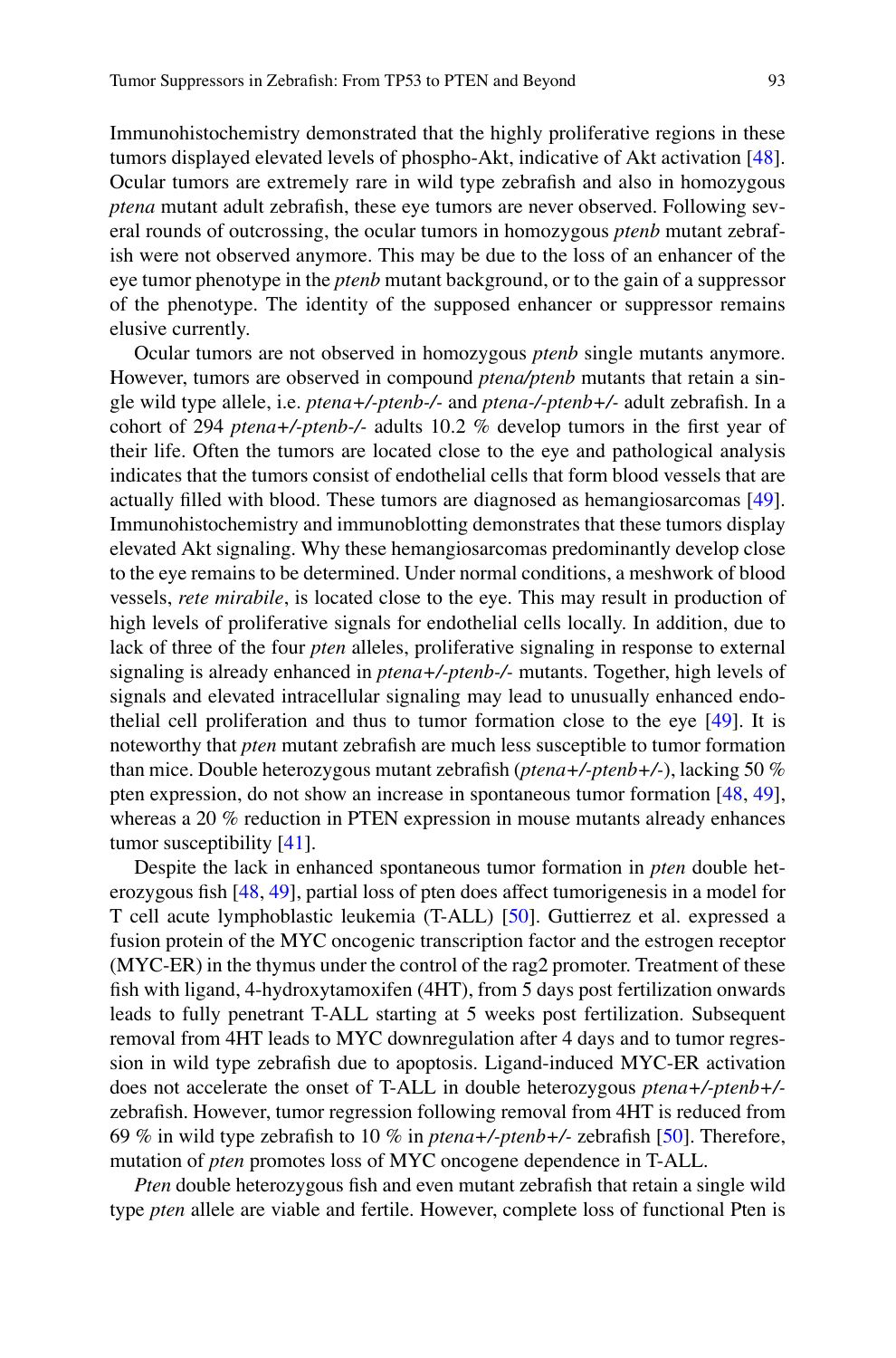lethal around 6 days post fertilization. Double homozygous embryos display pleiotropic defects that are consistent with enhanced proliferation and survival. These developmental defects are largely rescued by microinjection of synthetic mRNA encoding Ptena or Ptenb at the one-cell stage, or by treatment of the embryos with the phosphatidylinositol-3kinase inhibitor, LY294002 [48]. Double mutant embryos display hyperbranching of blood vessels from 3 days post fertilization onwards, suggesting that endothelial cells are particularly sensitive to loss of functional Pten. This is consistent with the observation that *pten* mutant adult zebrafish develop hemangiosarcomas. Interestingly, double homozygous zebrafish embryos express elevated levels of *vegfaa* , encoding a ligand for VEGFRs that have crucial roles in endothelial cell proliferation [\[ 51](#page-13-0) ]. Therefore, hyperbranching in *pten* mutant embryos may be caused by elevated VEGFR signaling because of enhanced levels of signal on the one hand and an increase in signaling due to the lack of Pten on the other.

 In mammals, PTEN reportedly has an important role in many biological processes, including hematopoiesis. In homozygous double mutant zebrafish embryos lacking functional Pten, the number of hematopoietic stem and progenitor cells (HSPCs) is enhanced at 4 days post fertilization, consistent with enhanced proliferation in these cells. These HSPCs engage in all blood cell lineages, demonstrating that the commitment to differentiate is not impaired. Yet, fully mature blood cells are not observed, indicating that differentiation is blocked in embryos lacking functional Pten [ [52 \]](#page-13-0). Similarly, increased numbers of myeloid cells are detected in *pten* mutant embryos, which are however immune-deficient [53]. Strikingly, inhibition of phosphatidylinositol-3kinase signaling at relatively late stages restores terminal differentiation of hematopoietic cells [52]. Taken together, loss of functional Pten results in enhanced proliferation of HSPCs and an arrest in terminal differentiation of progenitor cells.

Pten mutant zebrafish that retain a single wild type allele spontaneously develop tumors, hemangiosarcomas. Whether other tumor suppressors or cancer driver genes cooperate with the loss of Pten in tumor formation has not been addressed yet. Insight into which genes cooperate with *pten* in zebrafish tumor formation is highly interesting and will lead to fundamental insights into the function of the tumor suppressor, *pten*, which may provide the first step to combat cancer that is associated with loss of PTEN in human cancer.

# **APC**

 Adenomatous polyposis coli (APC) mutations are common in colorectal cancer. *APC* was found to be mutated in familial adenomatous polyposis syndrome in humans and in these patients, somatic mutation of the second allele leads to colorectal cancer [54]. APC has a central role in inhibition of Wnt/ $\beta$ -Catenin signaling. Truncation of APC by mutation leads to accumulation of nuclear β-Catenin and to constitutive further downstream signaling [55]. Mouse models lacking functional APC fail to complete gastrulation and heterozygous *Apc* mutant mice progressively develop intestinal tumors [56].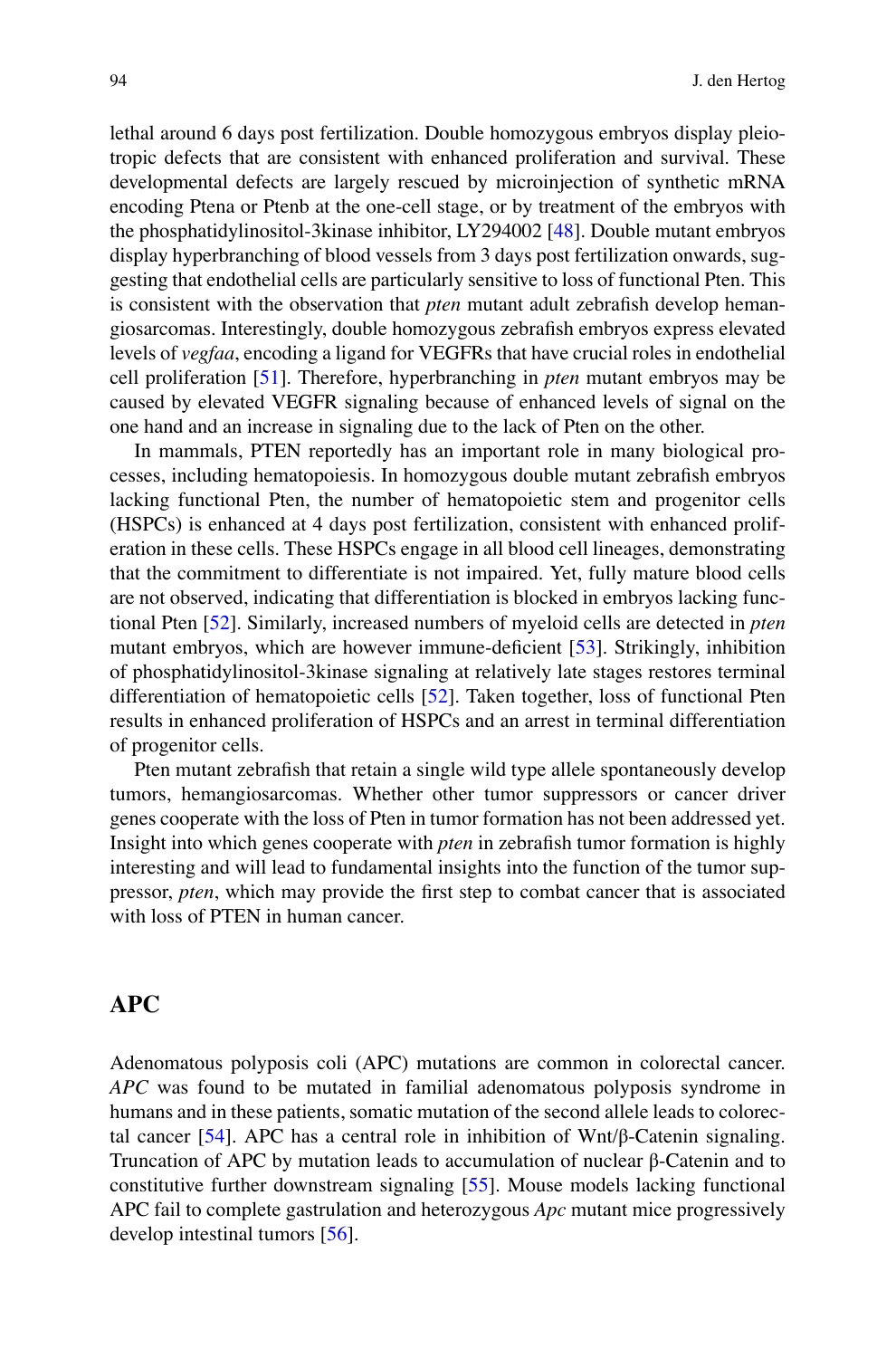In zebrafish, a nonsense mutation was identified in *apc* by target selected gene inactivation. This mutation is located in the equivalent of the mutation cluster region in human APC. Heterozygous *apc* mutant zebrafish develop normally and they are viable and fertile. Unlike mice lacking functional APC, homozygous *apc* mutant zebrafish complete gastrulation. Yet, *apc* mutant zebrafish are embryonic lethal at 3–4 days post fertilization and these embryos display multiple developmental defects, of which the cardiac defects, cardiac edema, smaller eyes, and body curvature are most prominent. That these developmental defects are due to loss of functional Apc was confirmed by another mutant with a nonsense mutation in *apc* upstream of the mutation cluster region that was identified in an independent forward genetic screen. The hearts in homozygous *apc* mutants fail to loop properly and form excessive endocardial cushions [57]. Moreover, detailed analysis of the brain in developing embryos indicated that loss of Apc function impaired maintenance of local brain organizers and established brain subdivisions [58]. Whereas heterozygous *apc* mutant fish are viable and fertile, aged fish (>15 months of age) spontaneously develop neoplasias in the liver (18 %) and intestine (12 %). This is rarely (3 %) observed in siblings (liver neoplasia was observed in a single age- matched sibling) [59]. Whereas homozygous *apc* mutant zebrafish are embryonic lethal, they nevertheless provide an attractive model to test genetic cofactors and inhibitors. Transient expression of active KRAS<sup>G12D</sup> in homozygous *apc* mutant zebrafish embryos enhanced intestinal cell proliferation  $[60]$ , and inhibition of mTORC1 partially rescued the early developmental defects in zebrafish embryos that lack functional Apc [\[ 61](#page-13-0) ]. Further analysis of the *apc* model will provide leads for therapeutic intervention in cancer that is associated with loss of this prominent tumor suppressor.

## **VHL**

 Complete loss of the von Hippel-Lindau (VHL) tumor suppressor in heterozygous *VHL* patients by inactivation of the remaining allele in somatic cells predisposes these patients to the development of highly vascularized tumors and cysts in many organ systems  $[62]$ . VHL protein has a role in the adaptive response of cells to hypoxia. VHL is an E3 ubiquitin ligase and regulates hypoxia inducible factor (HIF) protein levels. Mouse *Vhl* knockouts die in utero around embryonic day 11.5– 12.5 due to hemorrhagic lesions in the placenta  $[63]$ . Two zebrafish lines with nonsense mutations in *vhl* were identified by target selected gene inactivation. Transheterozygotes lack detectable Vhl protein levels and are larval-lethal at 8–11 days post fertilization. *Vhl* mutant embryos display a systemic hypoxic response and a marked increase in the number of red blood cells (polycythemia), reminiscent of the Chuvash form of Polycythemia (CP) that is observed in human patients with a R200W missense mutation in the extreme C-terminus of the VHL protein. It is noteworthy that CP patients are not predisposed to cancer and likewise, heterozygous *vhl* mutant zebrafish do not spontaneously develop tumors [64]. Whereas the *vhl* mutant zebrafish model does not develop tumors, it has been used successfully to model hypoxia, a central modulator of cellular physiology in cancer  $[65, 66]$  $[65, 66]$  $[65, 66]$ .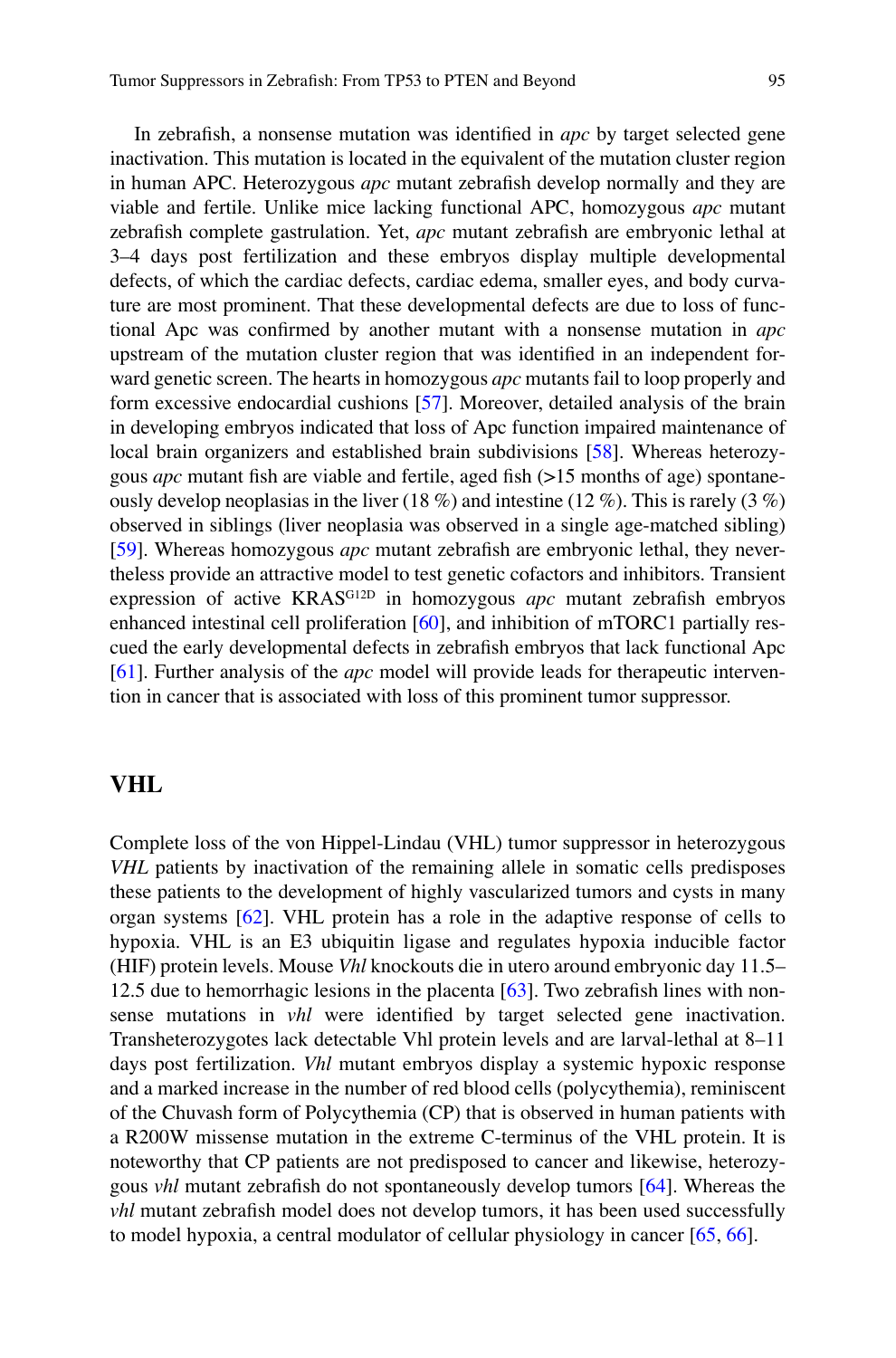# **Ribosomal Proteins**

Heterozygous mutant zebrafish lines with viral insertions were generated in the course of a large-scale insertional mutagenesis screen and were screened for early mortality and tumor development later in live. Twelve lines were identified with enhanced tumor incidence and most tumors that were identified were diagnosed as MPNSTs. One line had an insertion in *nf2* , an established tumor suppressor gene, and surprisingly, all other lines had viral insertions in genes encoding ribosomal proteins (*rps*), suggesting that these *rp* genes are haploinsufficient tumor suppressor genes [67]. MPNSTs from heterozygous zebrafish with viral insertions in *rps* encode wild type TP53, but express very low to undetectable levels of TP53 protein. This, together with the notion that  $tp53$  mutant zebrafish spontaneously develop MPNSTs suggests that lack of TP53 protein may be the underlying mechanism for MPNST formation in the *rp* mutant lines [68].

*Rpl36* and *rpl23a* are two of the genes encoding ribosomal proteins that were identified in the viral insertion screen above. Recently,  $rpl36$ , but not  $rpl23a$ , was confirmed to act as a tumor suppressor in pancreatic cancer. Expression of KRASG12V in early pancreatic progenitor cells ( *ptf1a* promoter) of heterozygous *rpl36* mutant fish increases pancreatic epithelial cell proliferation, accelerates tumor progression and decreases survival compared to wild type sibling controls, demonstrating that *rpl36* acts as a haploinsufficient tumor suppressor [69].

A mutation in  $rps29$  was identified in an independent forward genetic screen for hematopoietic mutants. Zebrafish embryos lacking functional Rps29 have less hematopoietic stem cells and display craniofacial defects, which is reminiscent of Diamond-Blackfan anemia in human patients that is associated with mutations in ribosomal proteins. Mutation of *tp53* almost completely rescues the developmental defects observed in *rps29* mutants [70]. Apparently, loss of Tp53 protein mediates MPNST formation in heterozygous rp mutants on the one hand and *tp53* mediates developmental defects caused by loss of Rps29 on the other.

#### *Other Tumor Suppressors*

 Next to the tumor suppressor genes described above, several more have been knocked out in zebrafish by reverse genetics approaches, some tumor suppressor mutants were identified in forward genetic screens and a candidate tumor suppressor was identified in a screen for genes that suppressed tumor formation.

*LKB1* is a tumor suppressor that encodes a serine/threonine kinase. Inactivating mutations in *LKB1* cause Peutz-Jeghers syndrome, an autosomal disorder characterized by multiple hamartomas and abnormal pigmentation of mucus membranes and predisposition to gastrointestinal cancers. Zebrafish mutants that lack functional Lkb1 develop normally up to 5 days post fertilization, but die at 7–8 days post fertilization. The *lkb1* mutant larvae exhibit a high metabolic rate and display a starvation response, but no increase in tumor susceptibility is reported in heterozygous *lkb1* mutant zebrafish  $[71]$ .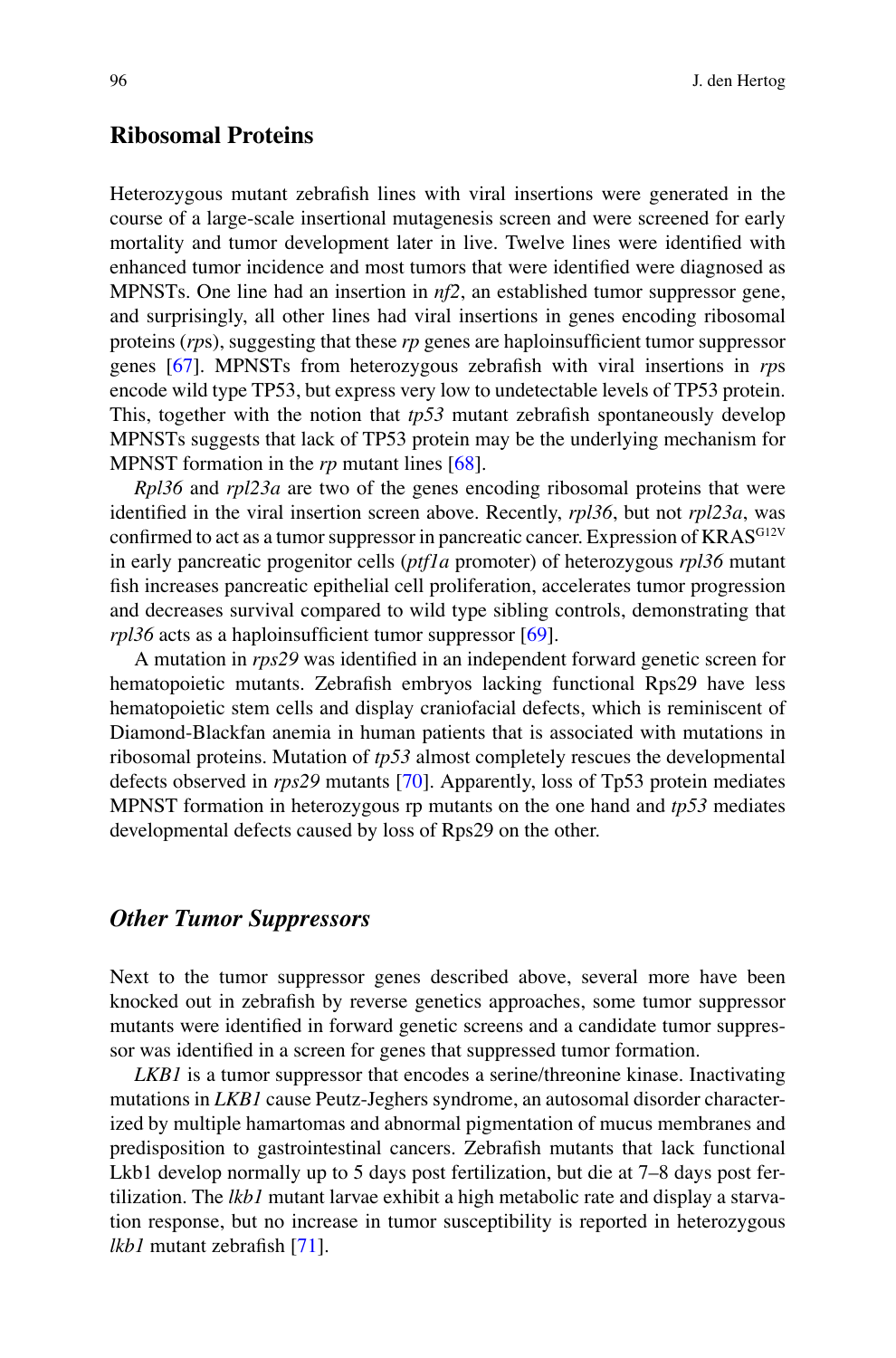Somatic loss-of-function mutations of the ten-eleven translocation 2 gene (*TET2*) are frequently observed in human myelodysplastic syndrome. *TET2* encodes a methylcytosine oxidase that has an important role in demethylation of DNA in CpG islands. Zn-finger nuclease technology was used to inactivate *tet2*. Homozygous *tet2* mutant zebrafish embryos do not display hematopoietic defects during embryonic development. Adult fish lacking Tet2 are viable and fertile, but develop progressive myelodysplasia, resulting in myelodysplastic syndrome at 2 years of age, which is highly reminiscent of myelodysplastic syndrome in humans due to loss of functional TET2 [72].

The *lgl* gene was originally identified as a tumor suppressor in *Drosophila*. A mutation in its zebrafish ortholog, *pen*/lgl2, was identified in a forward genetic screen. Homozygous *pen*/*lgl2* mutant embryos show overgrowth of endothelial cells, which is dependent on erbB signaling, and die at 4–5 days post fertilization and hence tumor formation cannot be assessed in homozygous *pen*/*lgl2* mutant zebrafish [73].

*Space cadet* is a mutant that was identified in a forward genetic screen for mutants with defective locomotor behavior and is caused by a nonsense mutation in the retinoblastoma susceptibility gene, *rb1* , a well-known tumor suppressor gene. Biallelic mutations in *RB1* cause intraocular childhood retinoblastoma. Zebrafish *rb1* mutants display defects in retinotectal tract development and visual function, resulting from a delay in cell cycle exit of retinotectal ganglion cells and initial failure of their axons to exit the retina, thus leading to optic nerve hypoplasia [74].

 A forward genetic screen for mutants with defects in cilia function led to the identification of  $hu255H$ , a mutant that lacks motile cilia in the nose and neural tube. Positional cloning led to the identification of Leucine-rich repeat containing protein 50 ( $\text{Irrc50}$ ) as the affected gene. Homozygous  $\text{Irrc50}$  mutants are larval-lethal [75]. Heterozygous *lrrc50* mutants are viable and fertile and are highly susceptible to the formation of seminomas. Loss-of-heterozygosity was observed in 44 % of tumor samples, which correlated with tumor progression. It turns out that *LRRC50* mutations are associated with seminomas in humans as well. This finding, together with the zebrafish data justifies the recognition of *LRRC50* as a tumor suppressor [76].

 In search of novel tumor suppressors, 19 chromatin factors were selected for further analysis. As described above, expression of KRAS<sup>G12D</sup> under the control of the *rag2* promoter induces embryonal rhabdomyosarcoma formation [18]. To test for tumor suppressing activity, each of the 19 selected chromatin factors was coexpressed with KRAS<sup>G12D</sup> and tumor formation was assessed. One of the chromatin factors, SUV39H1, significantly suppressed tumor formation. Interestingly, SUV39H1 has a role in senescence and data in Oncomine is consistent with SUV39H1 being a tumor suppressor in humans [77]. Hence, this approach successfully led to the identification of a novel tumor suppressor gene, SUV39H1.

## **Conclusion**

Zebrafish is maturing as a cancer model. Mutants lacking prominent tumor suppressor genes have been derived and some of these spontaneously develop tumors while others require additional mutations. It is noteworthy that the onset of spontaneous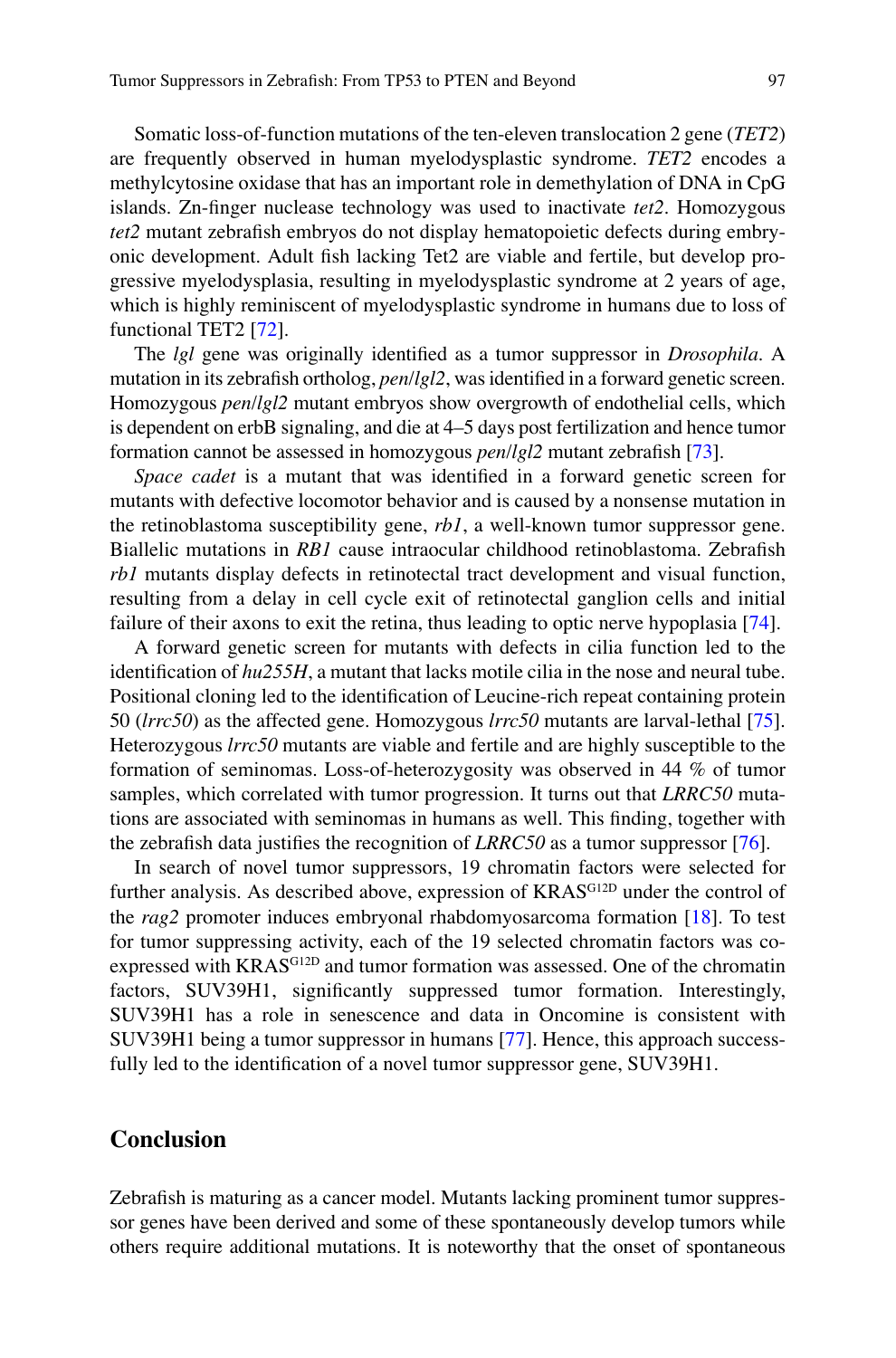<span id="page-11-0"></span>tumor formation is relatively late in some of the models, suggesting that additional mutations are required. Complete loss of activity of many tumor suppressors is not compatible with life and leads to embryonic or larval lethality. This provides insight into the developmental and cell biological function of these tumor suppressors. In addition, this provides an opportunity to screen for genes or chemical compounds that rescue these developmental defects and/or embryonic lethality. Despite all the work that has been done to date, there is room for discovery of tumor suppressor genes and cooperation between tumor suppressors as well as between tumor suppressors and cancer driver genes and—perhaps more importantly—for development of means of therapeutic intervention, for which the zebrafish is an ideal model system.

## **References**

- 1. Hanahan D, Weinberg RA (2011) Hallmarks of cancer: the next generation. Cell 144:646–674
- 2. Sherr CJ (2004) Principles of tumor suppression. Cell 116:235–246
- 3. Lieschke GJ, Currie PD (2007) Animal models of human disease: zebrafish swim into view. Nat Rev Genet 8:353–367
- 4. Feitsma H, Cuppen E (2008) Zebrafish as a cancer model. Mol Cancer Res 6:685–694
- 5. Levine AJ (1997) p53, the cellular gatekeeper for growth and division. Cell 88:323–331
- 6. Vousden KH (2000) p53: death star. Cell 103:691–694
- 7. Vogelstein B, Lane D, Levine AJ (2000) Surfing the p53 network. Nature 408:307-310
- 8. Vousden KH, Lu X (2002) Live or let die: the cell's response to p53. Nat Rev Cancer 2:594–604
- 9. Storer NY, Zon LI (2010) Zebrafish models of p53 functions. Cold Spring Harb Perspect Biol 2:a001123
- 10. Berghmans S, Murphey RD, Wienholds E, Neuberg D, Kutok JL et al (2005) tp53 mutant zebrafish develop malignant peripheral nerve sheath tumors. Proc Natl Acad Sci U S A 102:407–412
- 11. Donehower LA, Harvey M, Slagle BL, McArthur MJ, Montgomery CA Jr et al (1992) Mice deficient for p53 are developmentally normal but susceptible to spontaneous tumours. Nature 356:215–221
- 12. Jacks T, Remington L, Williams BO, Schmitt EM, Halachmi S et al (1994) Tumor spectrum analysis in p53-mutant mice. Curr Biol 4:1–7
- 13. Patton EE, Widlund HR, Kutok JL, Kopani KR, Amatruda JF et al (2005) BRAF mutations are sufficient to promote nevi formation and cooperate with p53 in the genesis of melanoma. Curr Biol 15:249–254
- 14. Dovey M, White RM, Zon LI (2009) Oncogenic NRAS cooperates with p53 loss to generate melanoma in zebrafish. Zebrafish 6:397-404
- 15. Jiveskog S, Ragnarsson-Olding B, Platz A, Ringborg U (1998) N-ras mutations are common in melanomas from sun-exposed skin of humans but rare in mucosal membranes or unexposed skin. J Invest Dermatol 111:757–761
- 16. Omholt K, Platz A, Kanter L, Ringborg U, Hansson J (2003) NRAS and BRAF mutations arise early during melanoma pathogenesis and are preserved throughout tumor progression. Clin Cancer Res 9:6483–6488
- 17. Santoriello C, Gennaro E, Anelli V, Distel M, Kelly A et al (2010) Kita driven expression of oncogenic HRAS leads to early onset and highly penetrant melanoma in zebrafish. PLoS One 5, e15170
- 18. Langenau DM, Keefe MD, Storer NY, Guyon JR, Kutok JL et al (2007) Effects of RAS on the genesis of embryonal rhabdomyosarcoma. Genes Dev 21:1382–1395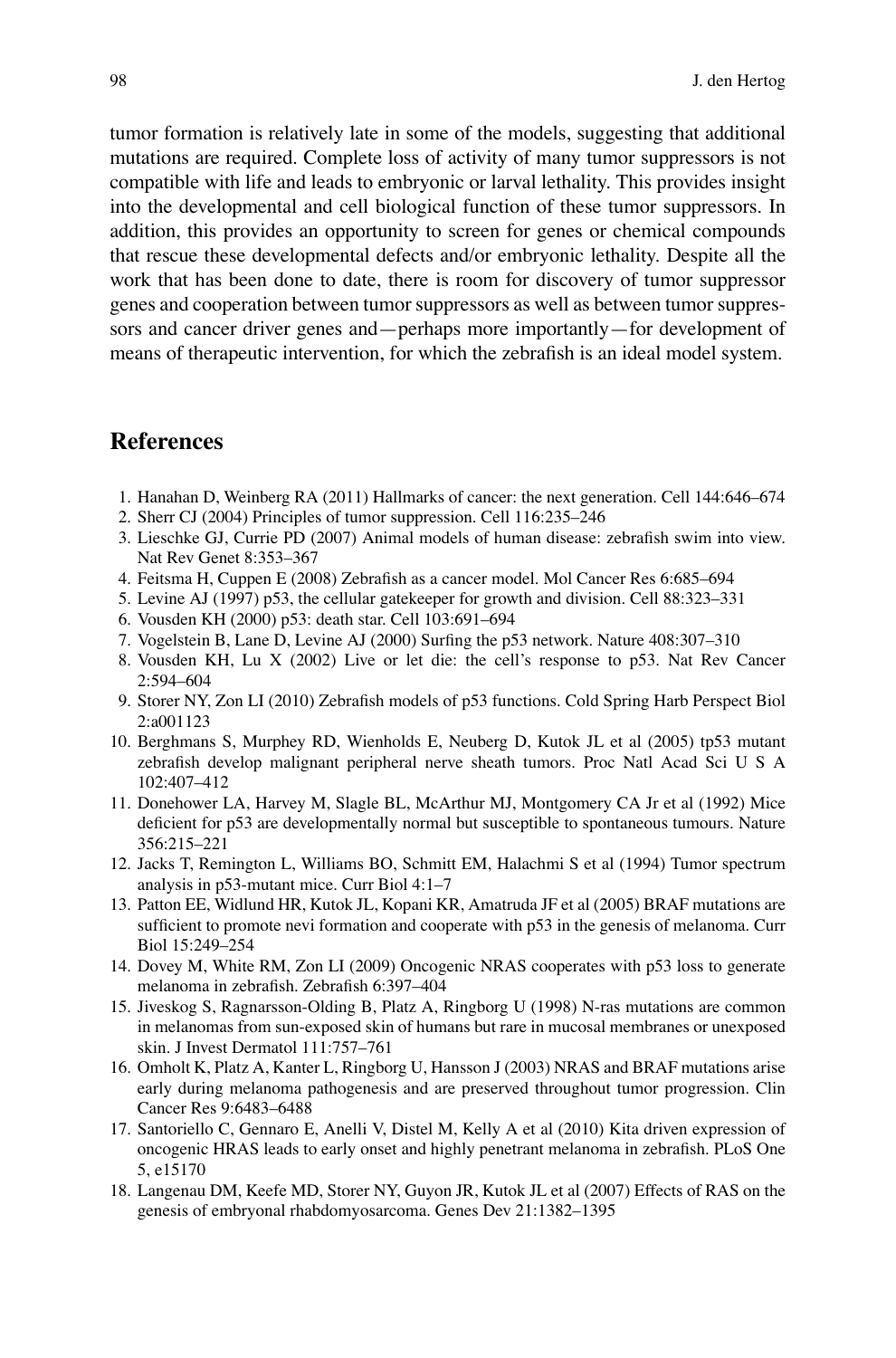- <span id="page-12-0"></span> 19. Xia SJ, Pressey JG, Barr FG (2002) Molecular pathogenesis of rhabdomyosarcoma. Cancer Biol Ther 1:97–104
- 20. Lu JW, Yang WY, Tsai SM, Lin YM, Chang PH et al (2013) Liver-specific expressions of HBx and src in the p53 mutant trigger hepatocarcinogenesis in zebrafish. PLoS One 8, e76951
- 21. Mudbhary R, Hoshida Y, Chernyavskaya Y, Jacob V, Villanueva A et al (2014) UHRF1 overexpression drives DNA hypomethylation and hepatocellular carcinoma. Cancer Cell 25:196–209
- 22. Gutierrez A, Snyder EL, Marino-Enriquez A, Zhang YX, Sioletic S et al (2011) Aberrant AKT activation drives well-differentiated liposarcoma. Proc Natl Acad Sci U S A 108:16386–16391
- 23. Amsterdam A, Nissen RM, Sun Z, Swindell EC, Farrington S et al (2004) Identification of 315 genes essential for early zebrafish development. Proc Natl Acad Sci U S A 101:12792-12797
- 24. Rhodes J, Amsterdam A, Sanda T, Moreau LA, McKenna K et al (2009) Emi1 maintains genomic integrity during zebrafish embryogenesis and cooperates with p53 in tumor suppression. Mol Cell Biol 29:5911–5922
- 25. Kim SH, Speirs CK, Solnica-Krezel L, Ess KC (2011) Zebrafish model of tuberous sclerosis complex reveals cell-autonomous and non-cell-autonomous functions of mutant tuberin. Dis Model Mech 4:255–267
- 26. Kim SH, Kowalski ML, Carson RP, Bridges LR, Ess KC (2013) Heterozygous inactivation of tsc2 enhances tumorigenesis in p53 mutant zebrafish. Dis Model Mech 6:925–933
- 27. Shive HR, West RR, Embree LJ, Azuma M, Sood R et al (2010) brca2 in zebrafish ovarian development, spermatogenesis, and tumorigenesis. Proc Natl Acad Sci U S A 107: 19350–19355
- 28. Shive HR, West RR, Embree LJ, Golden CD, Hickstein DD (2014) BRCA2 and TP53 collaborate in tumorigenesis in zebrafish. PLoS One 9, e87177
- 29. Shin J, Padmanabhan A, de Groh ED, Lee JS, Haidar S et al (2012) Zebrafish neurofibromatosis type 1 genes have redundant functions in tumorigenesis and embryonic development. Dis Model Mech 5:881–894
- 30. Stokoe D (2001) Pten. Curr Biol 11:R502
- 31. Hollander MC, Blumenthal GM, Dennis PA (2011) PTEN loss in the continuum of common cancers, rare syndromes and mouse models. Nat Rev Cancer 11:289–301
- 32. Li DM, Sun H (1997) TEP1, encoded by a candidate tumor suppressor locus, is a novel protein tyrosine phosphatase regulated by transforming growth factor beta. Cancer Res 57:2124–2129
- 33. Li J, Yen C, Liaw D, Podsypanina K, Bose S et al (1997) PTEN, a putative protein tyrosine phosphatase gene mutated in human brain, breast, and prostate cancer. Science 275:1943–1947
- 34. Ali IU, Schriml LM, Dean M (1999) Mutational spectra of PTEN/MMAC1 gene: a tumor suppressor with lipid phosphatase activity. J Natl Cancer Inst 91:1922–1932
- 35. Marsh DJ, Dahia PL, Zheng Z, Liaw D, Parsons R et al (1997) Germline mutations in PTEN are present in Bannayan-Zonana syndrome. Nat Genet 16:333–334
- 36. Liaw D, Marsh DJ, Li J, Dahia PL, Wang SI et al (1997) Germline mutations of the PTEN gene in Cowden disease, an inherited breast and thyroid cancer syndrome. Nat Genet 16:64–67
- 37. Zhou XP, Waite KA, Pilarski R, Hampel H, Fernandez MJ et al (2003) Germline PTEN promoter mutations and deletions in Cowden/Bannayan-Riley-Ruvalcaba syndrome result in aberrant PTEN protein and dysregulation of the phosphoinositol-3-kinase/Akt pathway. Am J Hum Genet 73:404–411
- 38. Di Cristofano A, Pesce B, Cordon-Cardo C, Pandolfi PP (1998) Pten is essential for embryonic development and tumour suppression. Nat Genet 19:348–355
- 39. Podsypanina K, Ellenson LH, Nemes A, Gu J, Tamura M et al (1999) Mutation of Pten/ Mmac1 in mice causes neoplasia in multiple organ systems. Proc Natl Acad Sci U S A 96:1563–1568
- 40. Suzuki A, de la Pompa JL, Stambolic V, Elia AJ, Sasaki T et al (1998) High cancer susceptibility and embryonic lethality associated with mutation of the PTEN tumor suppressor gene in mice. Curr Biol 8:1169–1178
- 41. Alimonti A, Carracedo A, Clohessy JG, Trotman LC, Nardella C et al (2010) Subtle variations in Pten dose determine cancer susceptibility. Nat Genet 42:454–458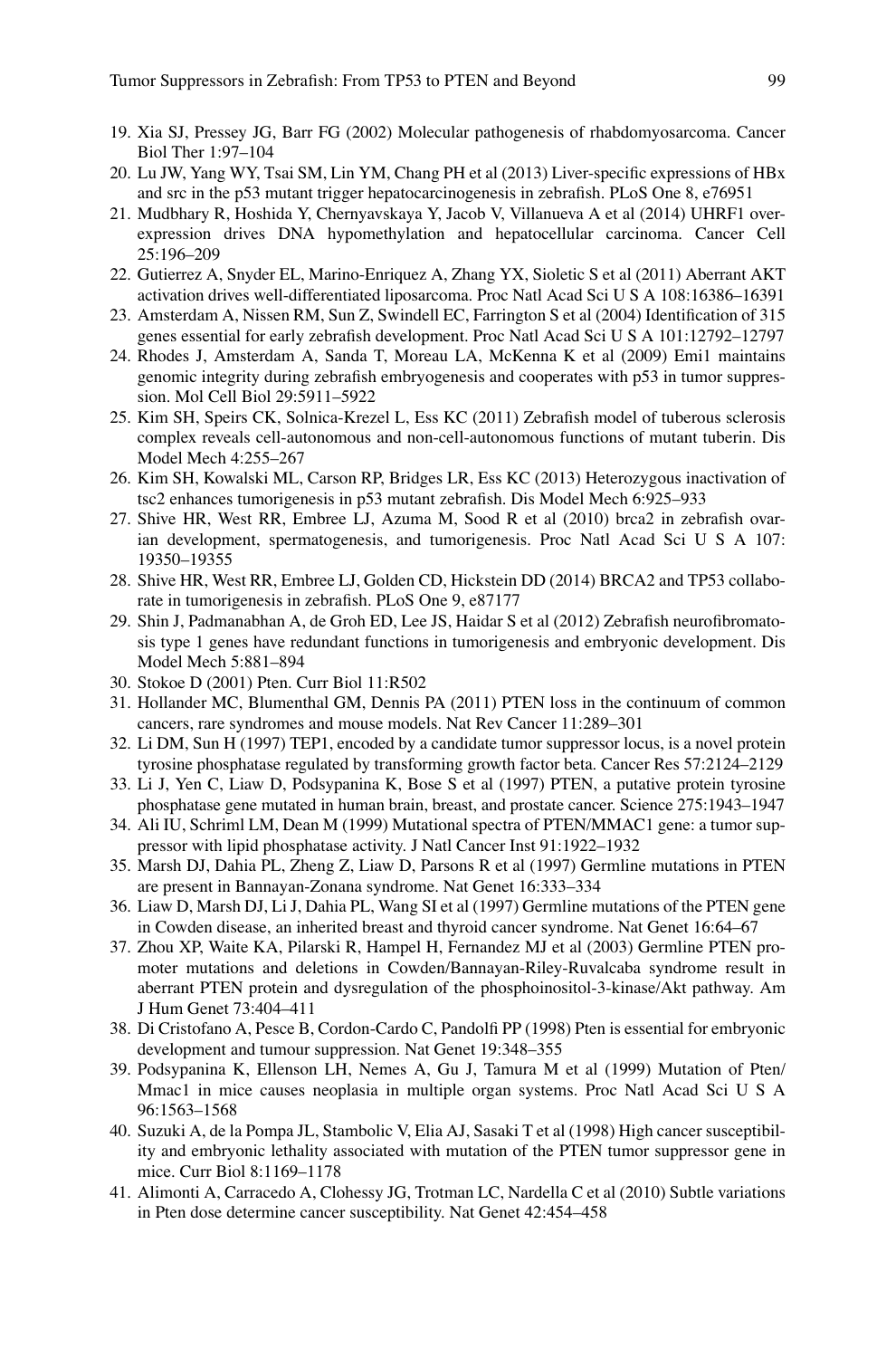- <span id="page-13-0"></span>42. Zhang S, Yu D (2010) PI(3)king apart PTEN's role in cancer. Clin Cancer Res 16:4325–4330
- 43. Maehama T, Dixon JE (1998) The tumor suppressor, PTEN/MMAC1, dephosphorylates the lipid second messenger, phosphatidylinositol 3,4,5-trisphosphate. J Biol Chem 273:13375–13378
- 44. Myers MP, Pass I, Batty IH, Van der Kaay J, Stolarov JP et al (1998) The lipid phosphatase activity of PTEN is critical for its tumor supressor function. Proc Natl Acad Sci U S A 95:13513–13518
- 45. Stambolic V, Suzuki A, de la Pompa JL, Brothers GM, Mirtsos C et al (1998) Negative regulation of PKB/Akt-dependent cell survival by the tumor suppressor PTEN. Cell 95:29–39
- 46. Song MS, Salmena L, Pandolfi PP (2012) The functions and regulation of the PTEN tumour suppressor. Nat Rev Mol Cell Biol 13:283–296
- 47. Croushore JA, Blasiole B, Riddle RC, Thisse C, Thisse B et al (2005) Ptena and ptenb genes play distinct roles in zebrafish embryogenesis. Dev Dyn 234:911-921
- 48. Faucherre A, Taylor GS, Overvoorde J, Dixon JE, Hertog J (2008) Zebrafish pten genes have overlapping and non-redundant functions in tumorigenesis and embryonic development. Oncogene 27:1079–1086
- 49. Choorapoikayil S, Kuiper RV, de Bruin A, den Hertog J (2012) Haploinsufficiency of the genes encoding the tumor suppressor Pten predisposes zebrafish to hemangiosarcoma. Dis Model Mech 5:241–247
- 50. Gutierrez A, Grebliunaite R, Feng H, Kozakewich E, Zhu S et al (2011) Pten mediates Myc oncogene dependence in a conditional zebrafish model of T cell acute lymphoblastic leukemia. J Exp Med 208:1595–1603
- 51. Choorapoikayil S, Weijts B, Kers R, de Bruin A, den Hertog J (2013) Loss of Pten promotes angiogenesis and enhanced vegfaa expression in zebrafish. Dis Model Mech 6:1159–1166
- 52. Choorapoikayil S, Kers R, Herbomel P, Kissa K, den Hertog J (2014) Pivotal role of Pten in the balance between proliferation and differentiation of hematopoietic stem cells in zebrafish. Blood 123:184–190
- 53. Dong ZW, Ren CG, Xia Y, Su D, Du TT et al (2014) Pten regulates homeostasis and inflammation-induced migration of myelocytes in zebrafish. J Hematol Oncol 7:17
- 54. Kinzler KW, Vogelstein B (1996) Lessons from hereditary colorectal cancer. Cell 87:159–170
- 55. Clevers H (2006) Wnt/beta-catenin signaling in development and disease. Cell 127:469–480
- 56. Fodde R, Edelmann W, Yang K, van Leeuwen C, Carlson C et al (1994) A targeted chaintermination mutation in the mouse Apc gene results in multiple intestinal tumors. Proc Natl Acad Sci U S A 91:8969–8973
- 57. Hurlstone AF, Haramis AP, Wienholds E, Begthel H, Korving J et al (2003) The Wnt/betacatenin pathway regulates cardiac valve formation. Nature 425:633–637
- 58. Paridaen JT, Danesin C, Elas AT, van de Water S, Houart C et al (2009) Apc1 is required for maintenance of local brain organizers and dorsal midbrain survival. Dev Biol 331:101–112
- 59. Haramis AP, Hurlstone A, van der Velden Y, Begthel H, van den Born M et al (2006) Adenomatous polyposis coli-deficient zebrafish are susceptible to digestive tract neoplasia. EMBO Rep 7:444–449
- 60. Phelps RA, Chidester S, Dehghanizadeh S, Phelps J, Sandoval IT et al (2009) A two-step model for colon adenoma initiation and progression caused by APC loss. Cell 137:623–634
- 61. Valvezan AJ, Huang J, Lengner CJ, Pack M, Klein PS (2014) Oncogenic mutations in adenomatous polyposis coli (Apc) activate mechanistic target of rapamycin complex 1 (mTORC1) in mice and zebrafish. Dis Model Mech 7:63-71
- 62. Kaelin WG (2005) The von Hippel-Lindau tumor suppressor protein: roles in cancer and oxygen sensing. Cold Spring Harb Symp Quant Biol 70:159–166
- 63. Haase VH (2005) The VHL tumor suppressor in development and disease: functional studies in mice by conditional gene targeting. Semin Cell Dev Biol 16:564–574
- 64. van Rooijen E, Voest EE, Logister I, Korving J, Schwerte T et al (2009) Zebrafish mutants in the von Hippel-Lindau tumor suppressor display a hypoxic response and recapitulate key aspects of Chuvash polycythemia. Blood 113:6449–6460